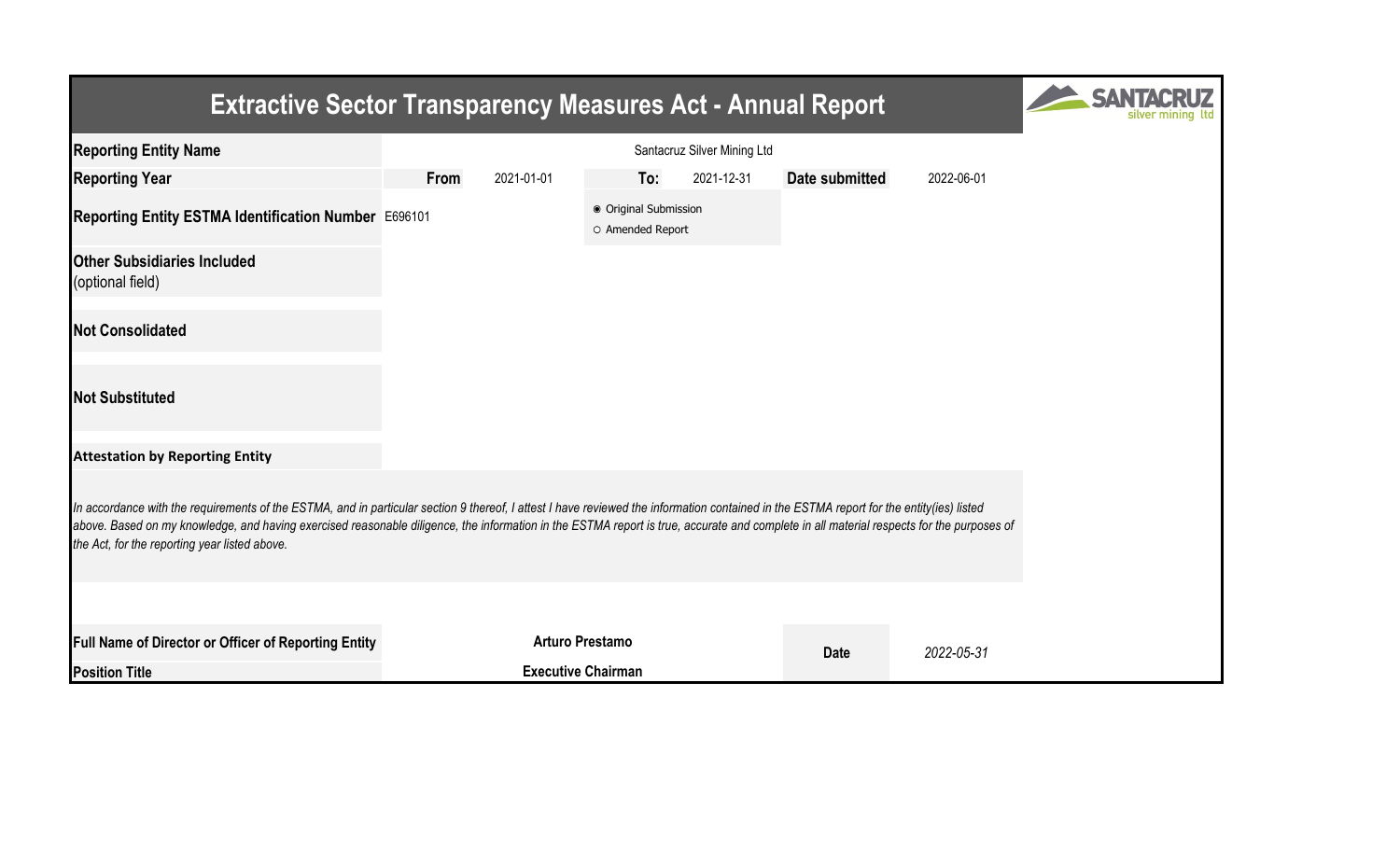| Extractive Sector Transparency Measures Act - Annual Report                                                                                                                      |                                      |                                                                              |                                               |            |      |                                |                |                  |                                               |                                      |                                                  |  |
|----------------------------------------------------------------------------------------------------------------------------------------------------------------------------------|--------------------------------------|------------------------------------------------------------------------------|-----------------------------------------------|------------|------|--------------------------------|----------------|------------------|-----------------------------------------------|--------------------------------------|--------------------------------------------------|--|
| <b>Reporting Year</b><br><b>Reporting Entity Name</b><br><b>Reporting Entity ESTMA</b><br><b>Identification Number</b><br><b>Subsidiary Reporting Entities (if</b><br>necessary) | From:                                | 2021-01-01                                                                   | To:<br>Santacruz Silver Mining Ltd<br>E696101 | 2021-12-31 |      | Currency of the Report USD     |                |                  |                                               |                                      |                                                  |  |
| <b>Payments by Payee</b>                                                                                                                                                         |                                      |                                                                              |                                               |            |      |                                |                |                  |                                               |                                      |                                                  |  |
| Country                                                                                                                                                                          | Payee Name <sup>1</sup>              | Departments, Agency, etc within<br>Payee that Received Payments <sup>2</sup> | Taxes                                         | Royalties  | Fees | <b>Production Entitlements</b> | <b>Bonuses</b> | <b>Dividends</b> | Infrastructure<br><b>Improvement Payments</b> | <b>Total Amount paid to</b><br>Payee | Notes <sup>34</sup>                              |  |
| Mexico                                                                                                                                                                           | Social Security Mexican<br>Institute | Social Security Mexican Institute                                            | 477,224                                       |            |      |                                |                |                  |                                               |                                      | 477,224 Payment of social security contributions |  |
| Mexico                                                                                                                                                                           | Finance Ministry of Hidalgo<br>State | Finance Ministry of Hidalgo State                                            | 55,508                                        |            |      |                                |                |                  |                                               | 55,508 Payment of state payroll tax  |                                                  |  |
|                                                                                                                                                                                  |                                      |                                                                              |                                               |            |      |                                |                |                  |                                               |                                      |                                                  |  |
|                                                                                                                                                                                  |                                      |                                                                              |                                               |            |      |                                |                |                  |                                               |                                      |                                                  |  |
|                                                                                                                                                                                  |                                      |                                                                              |                                               |            |      |                                |                |                  |                                               |                                      |                                                  |  |
|                                                                                                                                                                                  |                                      |                                                                              |                                               |            |      |                                |                |                  |                                               |                                      |                                                  |  |
|                                                                                                                                                                                  |                                      |                                                                              |                                               |            |      |                                |                |                  |                                               |                                      |                                                  |  |
|                                                                                                                                                                                  |                                      |                                                                              |                                               |            |      |                                |                |                  |                                               |                                      |                                                  |  |
|                                                                                                                                                                                  |                                      |                                                                              |                                               |            |      |                                |                |                  |                                               |                                      |                                                  |  |
|                                                                                                                                                                                  |                                      |                                                                              |                                               |            |      |                                |                |                  |                                               |                                      |                                                  |  |
|                                                                                                                                                                                  |                                      |                                                                              |                                               |            |      |                                |                |                  |                                               |                                      |                                                  |  |
|                                                                                                                                                                                  |                                      |                                                                              |                                               |            |      |                                |                |                  |                                               |                                      |                                                  |  |
|                                                                                                                                                                                  |                                      |                                                                              |                                               |            |      |                                |                |                  |                                               |                                      |                                                  |  |
|                                                                                                                                                                                  |                                      |                                                                              |                                               |            |      |                                |                |                  |                                               |                                      |                                                  |  |
|                                                                                                                                                                                  |                                      |                                                                              |                                               |            |      |                                |                |                  |                                               |                                      |                                                  |  |
|                                                                                                                                                                                  |                                      |                                                                              |                                               |            |      |                                |                |                  |                                               |                                      |                                                  |  |
|                                                                                                                                                                                  |                                      |                                                                              |                                               |            |      |                                |                |                  |                                               |                                      |                                                  |  |
|                                                                                                                                                                                  |                                      |                                                                              |                                               |            |      |                                |                |                  |                                               |                                      |                                                  |  |
|                                                                                                                                                                                  |                                      |                                                                              |                                               |            |      |                                |                |                  |                                               |                                      |                                                  |  |
|                                                                                                                                                                                  |                                      |                                                                              |                                               |            |      |                                |                |                  |                                               |                                      |                                                  |  |
|                                                                                                                                                                                  |                                      |                                                                              |                                               |            |      |                                |                |                  |                                               |                                      |                                                  |  |
| <b>Additional Notes:</b>                                                                                                                                                         |                                      |                                                                              |                                               |            |      |                                |                |                  |                                               |                                      |                                                  |  |